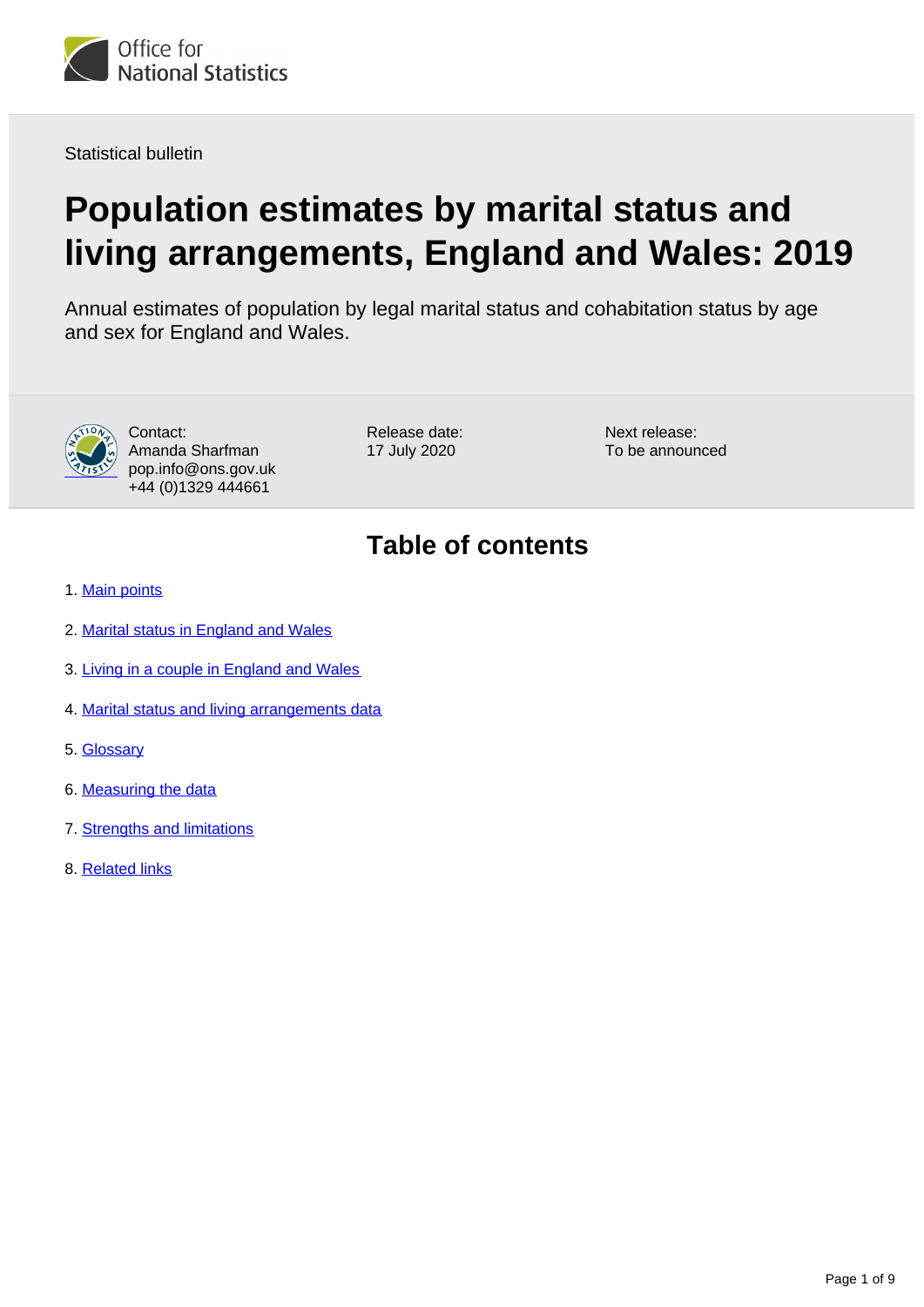## <span id="page-1-0"></span>**1 . Main points**

- Married or civil partnered remained the most common marital status in 2019, accounting for just over half (50.4%) of the population aged 16 years and over in England and Wales; the proportion is slowly declining over time for all ages except those aged 70 years and over.
- Females aged 70 years and over in particular were more likely to be married or divorced in 2019 than 10 years ago, and less likely to be widowed.
- Around 60% of the population were living in a couple in 2019, the majority of these were married.
- Cohabiting is more common among younger age groups; 69.2% of those aged 16 to 29 years who were living in a couple were cohabiting, while only 4.5% of those aged 70 years and over living in a couple were cohabiting.

### **Statistician's comment**

"We see slow changes in the composition of the population aged 16 years and over by marital status over time. Married remained the most common marital status, accounting for just over half of the population in 2019, but this proportion is steadily declining except among those aged 70 years and over.

"In particular, females in their 70s were more likely to be married than a decade earlier. They were also more likely to be divorced, and less likely to be widowed. This reflects improvements in life expectancy over time, as well as an increase in marriages and divorces in later life.

"Approximately 60% of the population lived in a couple, the majority were married but around one in five were cohabiting. This is more common at younger ages; over two-thirds of people aged 16 to 29 years who were living in a couple were cohabiting."

Amanda Sharfman, Centre for Ageing and Demography, Office for National Statistics

Follow Centre for Ageing and Demography on Twitter [@RichPereira\\_ONS](https://style.ons.gov.uk/category/statistical-bulletin/main-points-and-analysis/)

## <span id="page-1-1"></span>**2 . Marital status in England and Wales**

We see steady changes over time in the marital status of the population of England and Wales aged 16 years and over. While there has been a gradual decline in the proportion of the population who are married, the proportion who are single (never married or in a civil partnership) has shown a steady increase.

In 2019, just over half of the population (50.4%) were in a legally recognised partnership (50.2% were married with a further 0.2% in a civil partnership). An estimated 35.0% of the population were single (never married or in a civil partnership), with divorced/dissolved civil partnership and widowed/surviving civil partner accounting for 8.2% and 6.5% of the population respectively.

There are differences in the marital status distribution between men and women, notably a higher proportion of men were single (38.3%) compared with women (31.8%).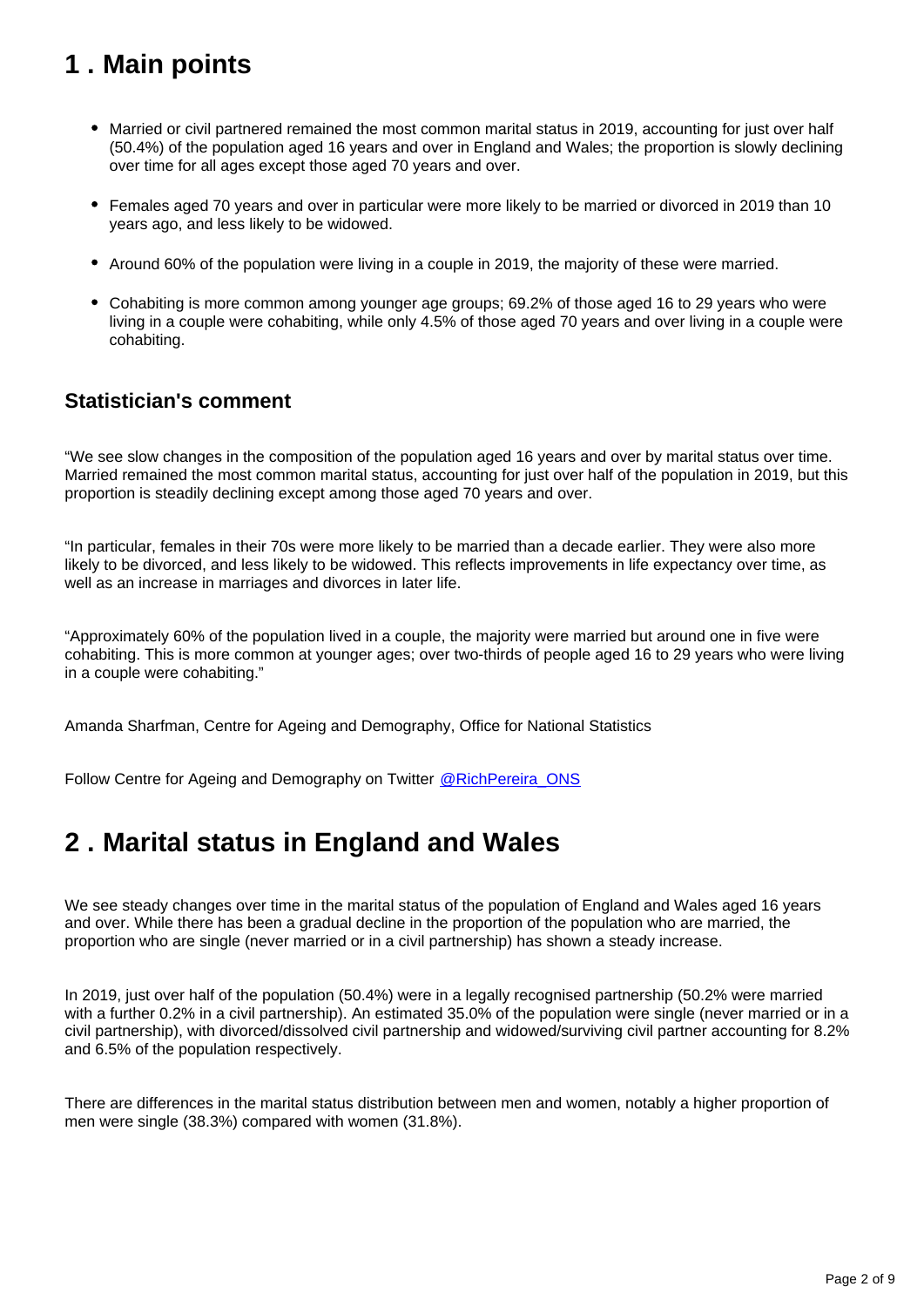### **How do changes in marital status vary by age and sex?**

There are differences in the change over time in marital status between men and women and between different age groups.

Overall, the proportion of men who are married has fallen by 1.9 percentage points compared with a decade earlier, while for women a fall of 1.4 percentage points has been seen. Conversely the proportion of men who are single has increased by 1.9 percentage points, while for women this has increased by 2.5 percentage points. Notably for women, the proportion of the population who are divorced has increased by 0.5 percentage points and the proportion widowed has decreased by 1.5 percentage points.

#### **Figure 1: The proportion of the population who are married has declined in the last decade**

#### **Percentage point change in marital status of people aged 16 years and over, by sex, 2009 to 2019, England and Wales**

### Figure 1: The proportion of the population who are married has declined in the last decade

Percentage point change in marital status of people aged 16 years and over, by sex, 2009 to 2019, England and Wales



**Source: Mid-year population estimates, Labour Force Survey - Office for National Statistics**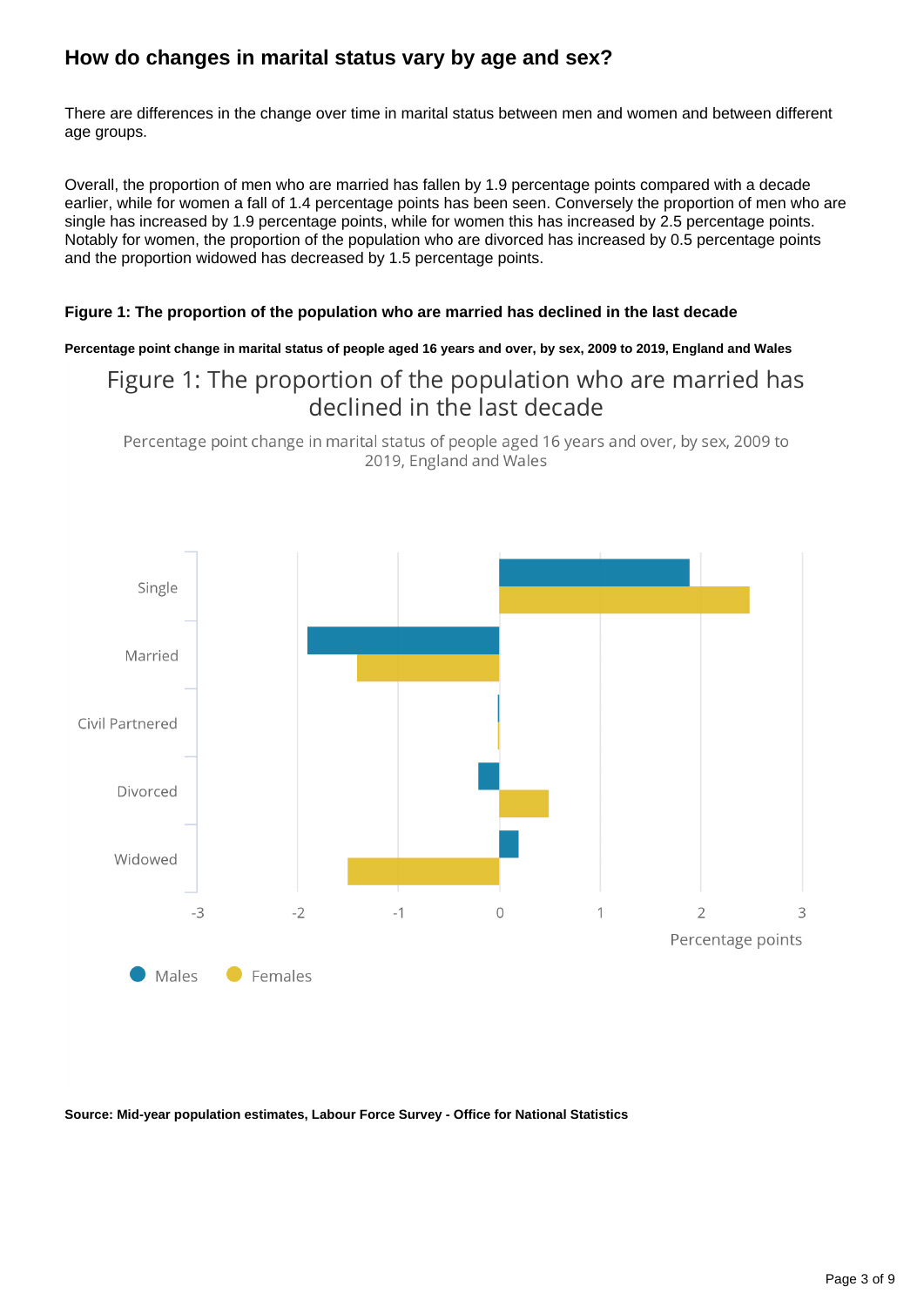These overall changes mask clear differences in the changes in marital status for different age groups. Overall the proportion of the population who are married or in a civil partnership has been declining. This decline is particularly marked in the 50 to 69 years age group where there has been a decrease of 5.5 percentage points (to 67.0%) compared with a decade earlier. In contrast, the proportion of the population who are married or in a civil partnership has increased for those aged 70 years and over (54.8%, 3.8 percentage points higher than a decade earlier).

Females aged 70 years and over in particular were more likely to be married or divorced in 2019 than in 2009, and less likely to be widowed. The proportion of females aged 70 years and over who are married has increased from 37.9% to 43.8% over the last decade, while the proportion of males has remained similar (69% in 2009 compared with 68.3% in 2019). These changes reflect that life expectancy has generally been improving at a greater rate for men than for women ([National Life tables, UK: 2016 to 2018\)](https://www.ons.gov.uk/peoplepopulationandcommunity/birthsdeathsandmarriages/lifeexpectancies/bulletins/nationallifetablesunitedkingdom/2016to2018) and that both marriage and divorce are on the rise at older ages.

Marriage rates for those aged 65 years and over have increased the most between 2007 and 2017; for men it increased by 31% while for women it has more than doubled (89%) ([Marriages in England and Wales: 2017](https://www.ons.gov.uk/peoplepopulationandcommunity/birthsdeathsandmarriages/marriagecohabitationandcivilpartnerships/bulletins/marriagesinenglandandwalesprovisional/2017#age-at-marriage)).

#### **Figure 2: Proportion of the population who are married is decreasing in younger age groups but increasing for older women**

**Percentages of people aged 16 years and over who were married in 2009 and 2019, by sex, England and Wales**

### Figure 2: Proportion of the population who are married is decreasing in younger age groups but increasing for older women

Percentages of people aged 16 years and over who were married in 2009 and 2019, by sex, **England and Wales** 



#### **Source: Office for National Statistics - Mid-year population estimates, Labour Force Survey**

The majority (90.5%) of those aged 16 to 29 years were single (never married or in a civil partnership) in 2019. This proportion has been increasing over time as people choose to postpone entering a legal partnership. [Marriages in England and Wales: 2017](https://www.ons.gov.uk/peoplepopulationandcommunity/birthsdeathsandmarriages/marriagecohabitationandcivilpartnerships/bulletins/marriagesinenglandandwalesprovisional/2017) highlights a steady increase in the average age at marriage for oppositesex couples since the 1970s.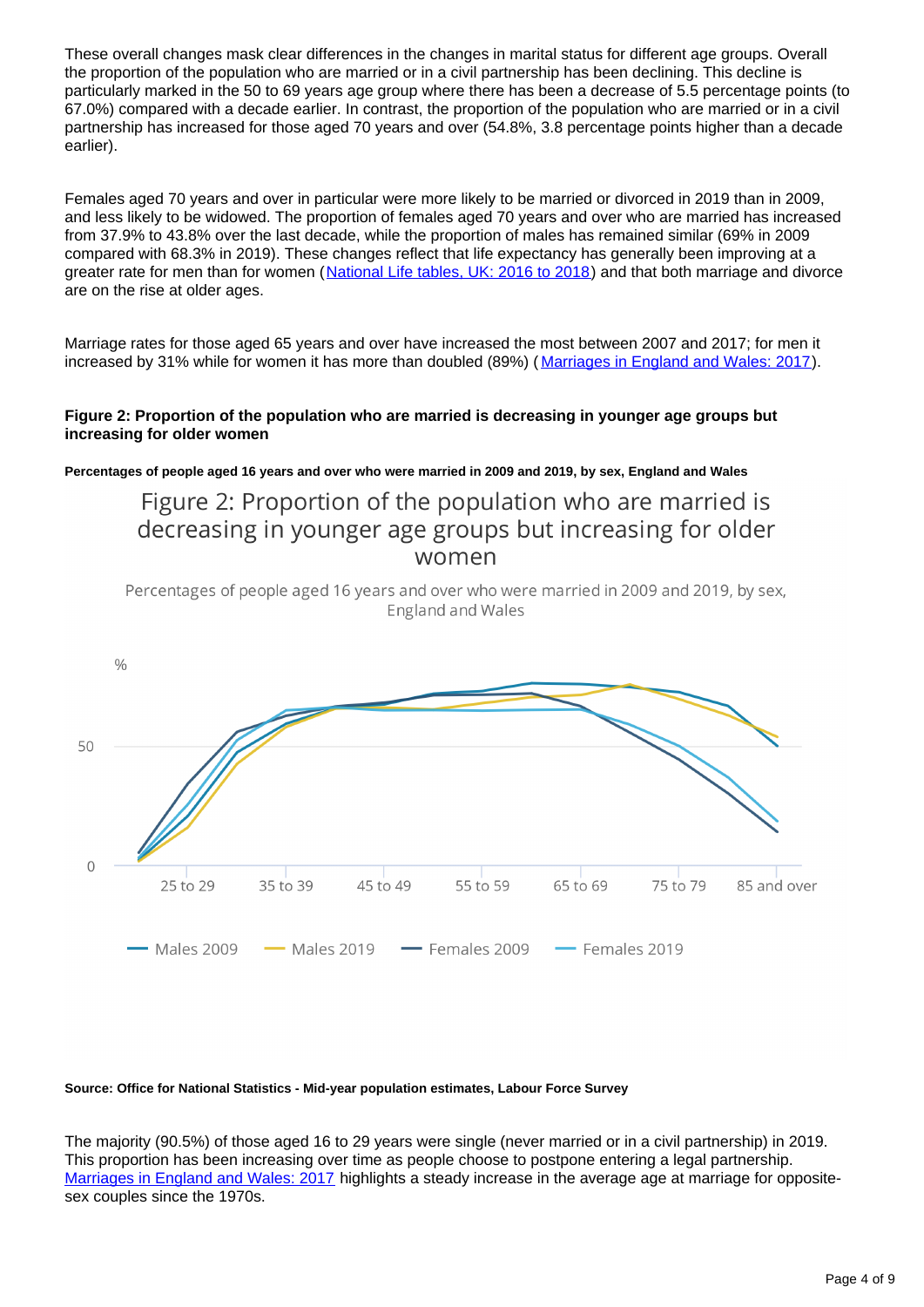A greater proportion of males in the 16 to 29 years age group remain single (never married or in a civil partnership) (92.9%) than females (88.0%), reflecting the younger age at which women tend to marry. However, this difference has reduced over time suggesting a levelling up of the age at which men and women choose to marry or enter a civil partnership for the first time.

### **How has the population in same-sex civil partnership and marriage changed?**

Just over 100,000 people (63,000 males and 41,000 females) were estimated to be married to someone of the same sex in 2019. The number of people in same-sex marriages increased initially following their introduction in 2014 but the proportion has remained relatively consistent over the previous year with people in same-sex marriages accounting for 0.4% of the married population.

The latest data show the number of [marriages](https://www.ons.gov.uk/peoplepopulationandcommunity/birthsdeathsandmarriages/marriagecohabitationandcivilpartnerships/bulletins/marriagesinenglandandwalesprovisional/2017#numbers-and-rates) between same-sex couples in 2017 was similar to 2016, while there was an increase in the number of [divorces](https://www.ons.gov.uk/peoplepopulationandcommunity/birthsdeathsandmarriages/divorce/bulletins/divorcesinenglandandwales/2018) over the same period.

In 2019, just over half (54.0%) of the 193,000 people estimated to be in a legally recognised partnership with someone of the same sex were married. This proportion has increased from 21.3% in 2015.

Latest data for 2018 show that *[civil partnership formation](https://www.ons.gov.uk/peoplepopulationandcommunity/birthsdeathsandmarriages/marriagecohabitationandcivilpartnerships/bulletins/civilpartnershipsinenglandandwales/2018)* has increased following a large decrease between 2013 and 2015 after the introduction of marriage for same-sex couples in 2014.

## <span id="page-4-0"></span>**3 . Living in a couple in England and Wales**

The proportion of the population living as part of a couple has changed little between 2009 and 2019. In 2019, the majority (61.3%) of the population aged 16 years and over were living in a couple. Around one in four people were not living in a couple and had never been married or in a civil partnership.

Living arrangements vary by age group. The majority (71.6%) of those aged 16 to 29 years were not living in a couple, while the majority of those aged 70 years and over (56.3%) were living in a couple.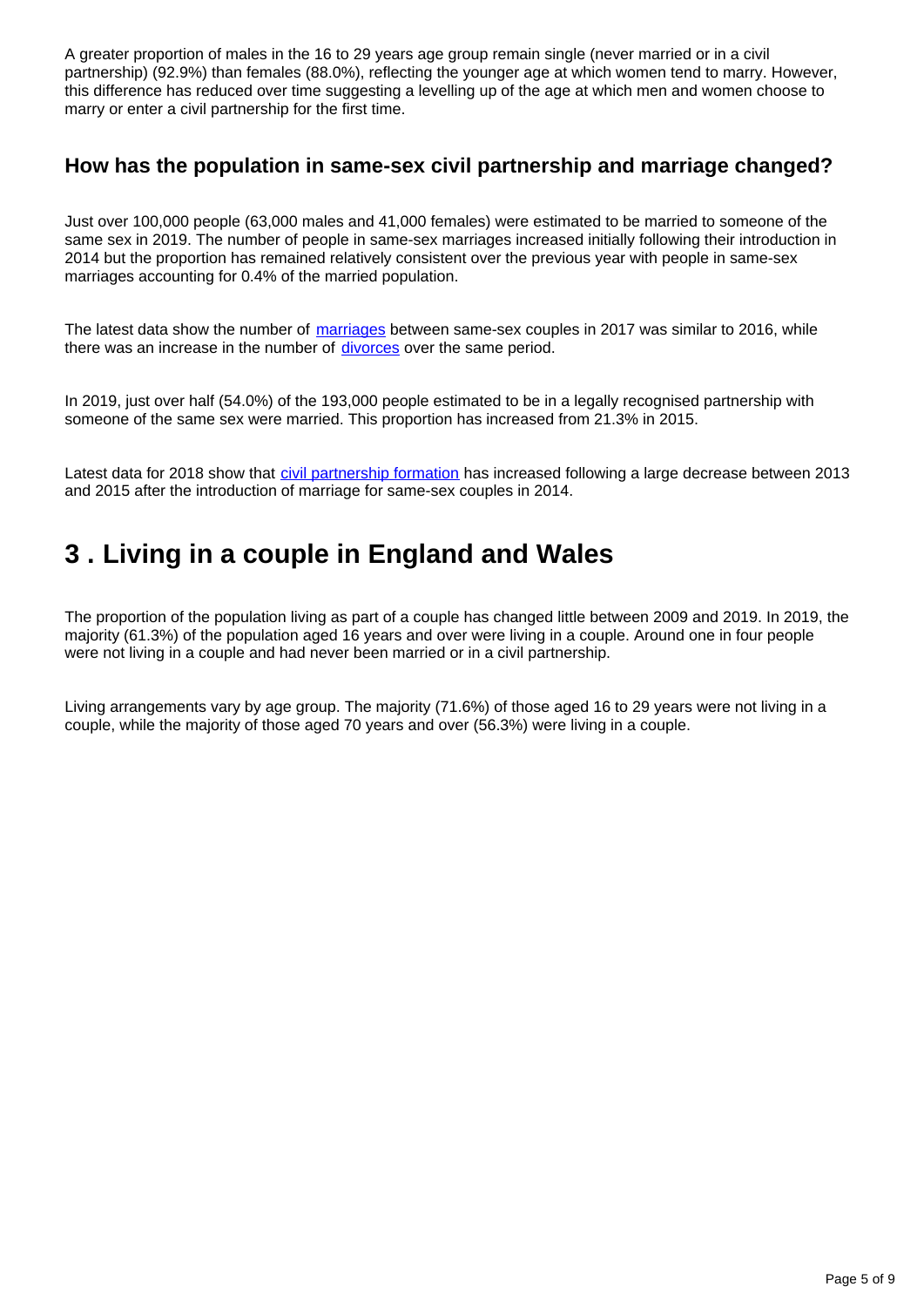#### **Figure 3: The proportion of those living in a couple who are cohabiting decreases with age**

**Proportion of people aged 16 years and over living in a couple by marital status and age, England and Wales, 2019**

## Figure 3: The proportion of those living in a couple who are cohabiting decreases with age

Proportion of people aged 16 years and over living in a couple by marital status and age, England and Wales, 2019



#### **Source: Office for National Statistics - Mid-year population estimates, Labour Force Survey**

#### **Notes:**

1. Percentages may not sum to 100% because of rounding.

The marital status characteristics of the cohabiting population also varies by age group. Overall, just over one in five (21.9%) of those living in a couple were cohabiting. Among those aged 16 to 29 years this was 69.2%, while among those aged 70 years and over this was only 4.5%.

Of those who were cohabiting aged 16 to 29 years, less than 1% were previously married or in a civil partnership, while the majority (85.2%) of those aged 70 years and over who were cohabiting had been previously married or in a civil partnership.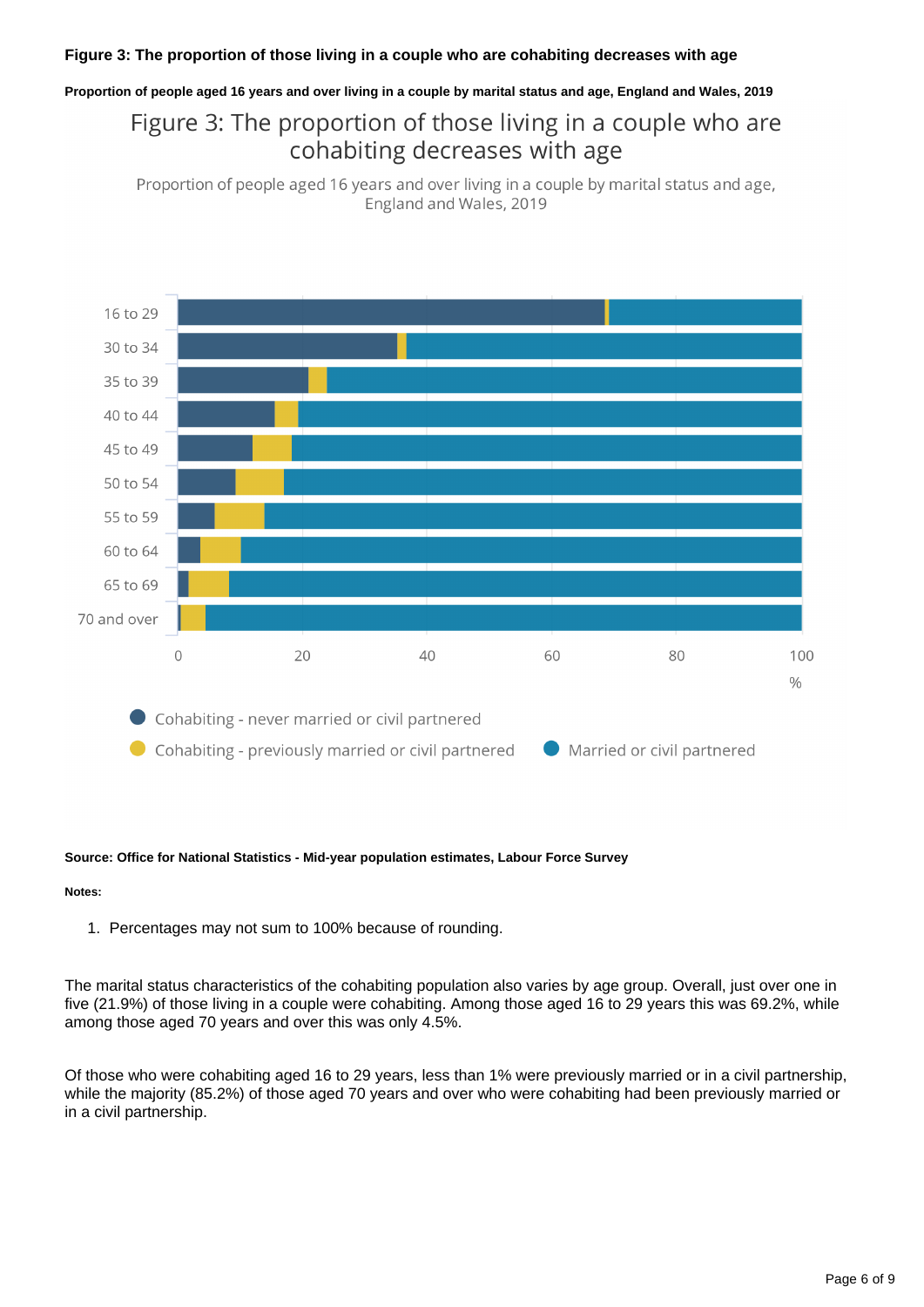## <span id="page-6-0"></span>**4 . Marital status and living arrangements data**

[Population estimates by marital status and living arrangements, England and Wales: 2019](https://www.ons.gov.uk/peoplepopulationandcommunity/populationandmigration/populationestimates/datasets/populationestimatesbymaritalstatusandlivingarrangements) Dataset | Released 17 July 2020 Annual estimates of population by marital status and living arrangements by age group and sex.

## <span id="page-6-1"></span>**5 . Glossary**

### **Marital status**

Marital status indicates whether a person is legally married or not. This publication uses five categories of legal marital status:

- single, never married or never had a civil partnership
- married, including separated (this category includes those in both opposite- and same-sex marriages)
- civil partnered, including separated
- divorced, including those who have legally dissolved their civil partnership
- widowed, including surviving civil partners

### **Civil partnership**

Civil partnerships are a form of civil union granted to same-sex couples under the Civil Partnership Act 2004, and subsequently opposite-sex couples under the Civil Partnerships, Marriages and Deaths (Registrations etc.) Act 2019. This allows couples to obtain the same rights and responsibilities as civil marriage. The Civil Partnership Act came into force on 5 December 2005, while the Civil Partnerships, Marriages and Deaths (Registrations etc.) Act 2019 has made provision for opposite-sex couples to enter into civil partnerships from 31 December 2019.

## <span id="page-6-2"></span>**6 . Measuring the data**

The [Marriages \(Same-Sex Couples\) Act 2013](http://www.legislation.gov.uk/ukpga/2013/30/contents/enacted/data.htm) made provision for the marriage of same-sex couples in England and Wales from 29 March 2014 onwards. This publication provides an estimate of the number of people in a same-sex marriage by sex. Until sample sizes become large enough to produce robust estimates, data are unlikely to be available by age group. This will be reviewed annually.

[The Civil Partnerships, Marriages and Deaths \(Registrations etc.\) Act 2019](http://www.legislation.gov.uk/ukpga/2019/12/contents/enacted) received Royal Assent on 29 March 2019 and made provision for opposite-sex civil partnerships to be formed in England and Wales from 31 December 2019. This publication, therefore, does not include opposite-sex civil partnerships.

This bulletin focuses on the population aged 16 years and over. All analyses and percentages presented exclude those aged under 16 years. Marital status estimates for those aged 0 to 15 years are included within the datasets accompanying this release. All those aged under 16 years are considered to be single in line with the legal age of marriage or civil partnership in England and Wales.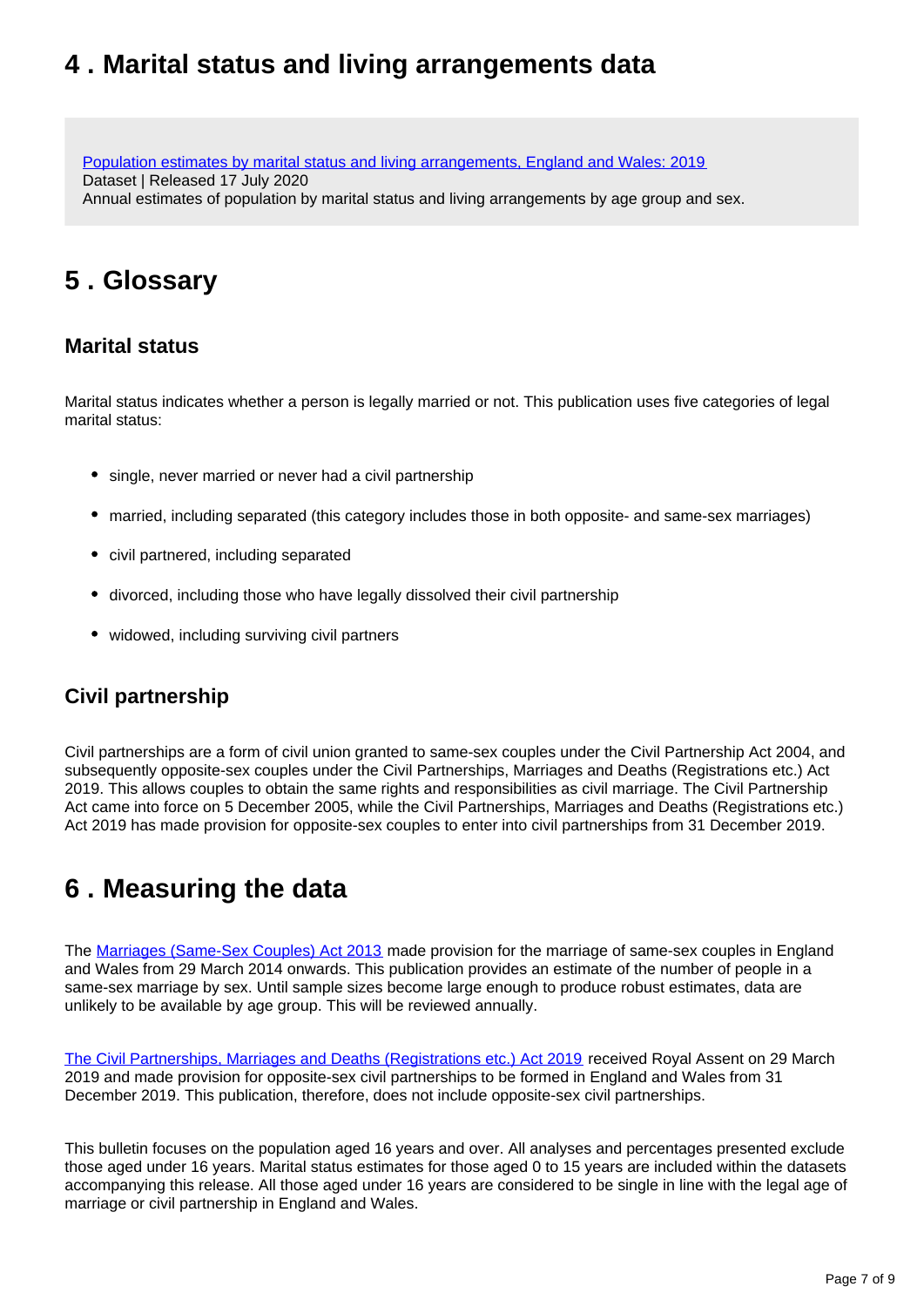Since these data are based on 2019, the impact of postponed weddings and civil partnerships during the coronavirus (COVID-19) pandemic will not be seen. Our [Coronavirus \(COVID-19\) roundup](https://www.ons.gov.uk/peoplepopulationandcommunity/healthandsocialcare/conditionsanddiseases/articles/coronaviruscovid19roundup/2020-03-26#wedding) highlighted an estimated 73,600 weddings and same-sex civil partnership ceremonies may have been postponed in England during the three-month period of lockdown restrictions between 23 March and 3 July 2020. Any change in the proportions of the population by marital status during 2020 as a result will be identified in future publications.

### **Quality**

More quality and methodology information on strengths, limitations, appropriate uses, and how the data were created is available in the [Population estimates by marital status and living arrangements QMI](https://www.ons.gov.uk/peoplepopulationandcommunity/populationandmigration/populationestimates/methodologies/populationestimatesbymaritalstatusandlivingarrangementsqmi).

## <span id="page-7-0"></span>**7 . Strengths and limitations**

Population estimates by marital status and living arrangements refer to the mid-year (30 June). The estimates are calculated by applying legal marital status and living arrangement distributions from Quarter 2 (Apr to June) of the Labour Force Survey (LFS) to the mid-year population estimates for England and Wales. The LFS does not cover the 2% of the population who live in communal establishments, such as prisons and care homes.

The estimates presented within the datasets are provided with [confidence intervals](https://www.ons.gov.uk/methodology/methodologytopicsandstatisticalconcepts/uncertaintyandhowwemeasureit#confidence-interval) (around the survey component of the estimate) and also an indication of the size of the [coefficient of variation](https://www.ons.gov.uk/methodology/methodologytopicsandstatisticalconcepts/uncertaintyandhowwemeasureit#coefficient-of-variation) (for the survey component of the estimate). These quality measures summarise the levels of uncertainty associated with survey estimates. You are advised to consult the quality measures when interpreting the estimates.

This bulletin does not include estimates of couples who are living apart together (LAT). The Population estimates [by marital status and living arrangements QMI](https://www.ons.gov.uk/peoplepopulationandcommunity/populationandmigration/populationestimates/methodologies/populationestimatesbymaritalstatusandlivingarrangementsqmi) provides further detail.

### **National Statistics status for Population estimates by marital status and living arrangements**

[National Statistics](https://osr.statisticsauthority.gov.uk/osr/list-of-national-statistics/) status means that our statistics meet the highest standards of trustworthiness, quality and public value, and it is our responsibility to maintain compliance with these standards.

Date of most recent full assessment: [July 2015](https://uksa.statisticsauthority.gov.uk/publication/population-estimates-and-projections/)

Most recent compliance check which confirms National Statistics status: N/A

Improvements since last review:

- routinely publish marital status and living arrangements estimates for England and Wales separately, as well as for England and Wales combined
- routinely publish confidence intervals around our marital status and living arrangements estimates
- disaggregate estimates for the married population into those in opposite-sex and same-sex marriages
- publish a [summary document](https://www.ons.gov.uk/peoplepopulationandcommunity/populationandmigration/populationestimates/methodologies/detailsandresultsoftheinternalreviewleadingtochangesinthemethodology) detailing the review into marital status and living arrangements methodology